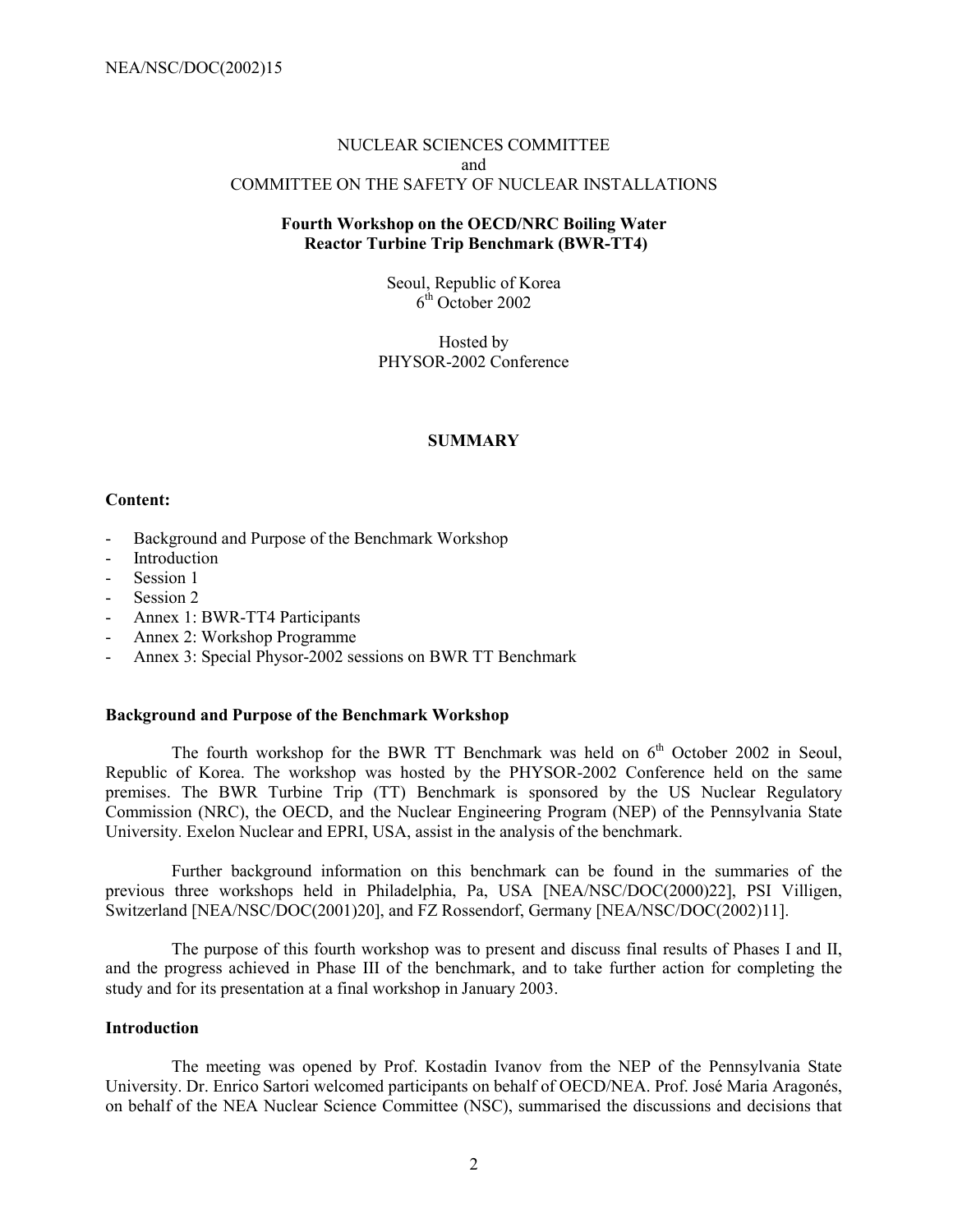took place at the June 2002 NSC meeting relevant to the area of transient benchmarks. He recalled that this benchmark is also sponsored by the NEA Committee on the Safety of Nuclear Installations. The Expert Group of the OECD/NEA on Transient Analysis actually consisted of different expert groups that were organised around specific expertise needed for carrying out the tasks. The reports produced by the benchmarks are used for further validation of codes being developed. He made reference to the second meeting of the EC 5<sup>th</sup> framework CRISSUE-S initiative (Revisiting Critical Issues In Nuclear Reactor Design/Safety by Using Three-Dimensional (3-D) Neutronics/Thermal-hydraulics Models: State-of-the-Art) held in Paris on 5 and 6 September 2002. He acknowledged the input that several members of the group provided to the benchmarks completed or being completed.

The meeting was attended by 23 participants from 8 countries (see Annex I). The agenda was approved without change (see Annex II).

#### **Session 1:** *Chair*: *Akitoshi Hotta*

K. Ivanov presented an update of the current schedule concerning the publications of the **MSLB** (TMI-1 main steam-line break benchmark) and **BWRTT** (Peach Bottom 2 BWR Turbine Trip Transient) benchmarks (see paper [03], Annex 2)

Concerning MSLB, the first three reports have been completed and are published (the third one was actually being printed at the time of the workshop). The full report is available on CD-ROM as it has more than 1000 pages). The last volume concerning the best estimate solution for the Coupled 3-D Core/System Analysis is being finalised and will be printed early 2003.

The fourteen papers presented in a special session at the Milwaukee ANS Annual meeting are being finalised for publication in Nuclear Technology. The status of some papers needs to be verified and some of the reviews are completed. The special issue will be printed in 2003.

Concerning the BWRTT, the PSU team completed the analysis of Phases  $1 \& 2$ , but because of time constraints could not complete in time for the workshop the full ACAP analysis for Phase 3 (best estimate 3-D Core/System coupling). It was suggested, and accepted, that the deadline for submitting the final results for Exercise 3 including the extreme scenarios is 15 December 2002.

The next meeting is scheduled for 21-22 January 2003 and will be hosted by the Technical University of Catalonia (UPC) Barcelona, Spain. The workshop Program Committee Chair will be Francesc Reventos, who offered to host it. It will be held in conjunction with the EU  $5<sup>th</sup>$  framework programme CRISSUE-S workshop scheduled for the following two days.

The first volume (specification) of BWRTT was already published and the other three volumes (final reports of the three exercises) will be finalised following the final workshop scheduled for end of January 2003. A questionnaire for each exercise, aiming at describing the characteristics and options of the codes used, as well as deviations from the benchmark specification, will be circulated to participants. This information will be integrated into the final reports.

Fifteen papers concerning the BWRTT benchmark were presented in three special sessions of Physor-2002 (7-10 October 2002, Seoul). They are listed in Annex 3.

These papers will be published, as well as the final results, in a special issue of Nuclear Science and Engineering.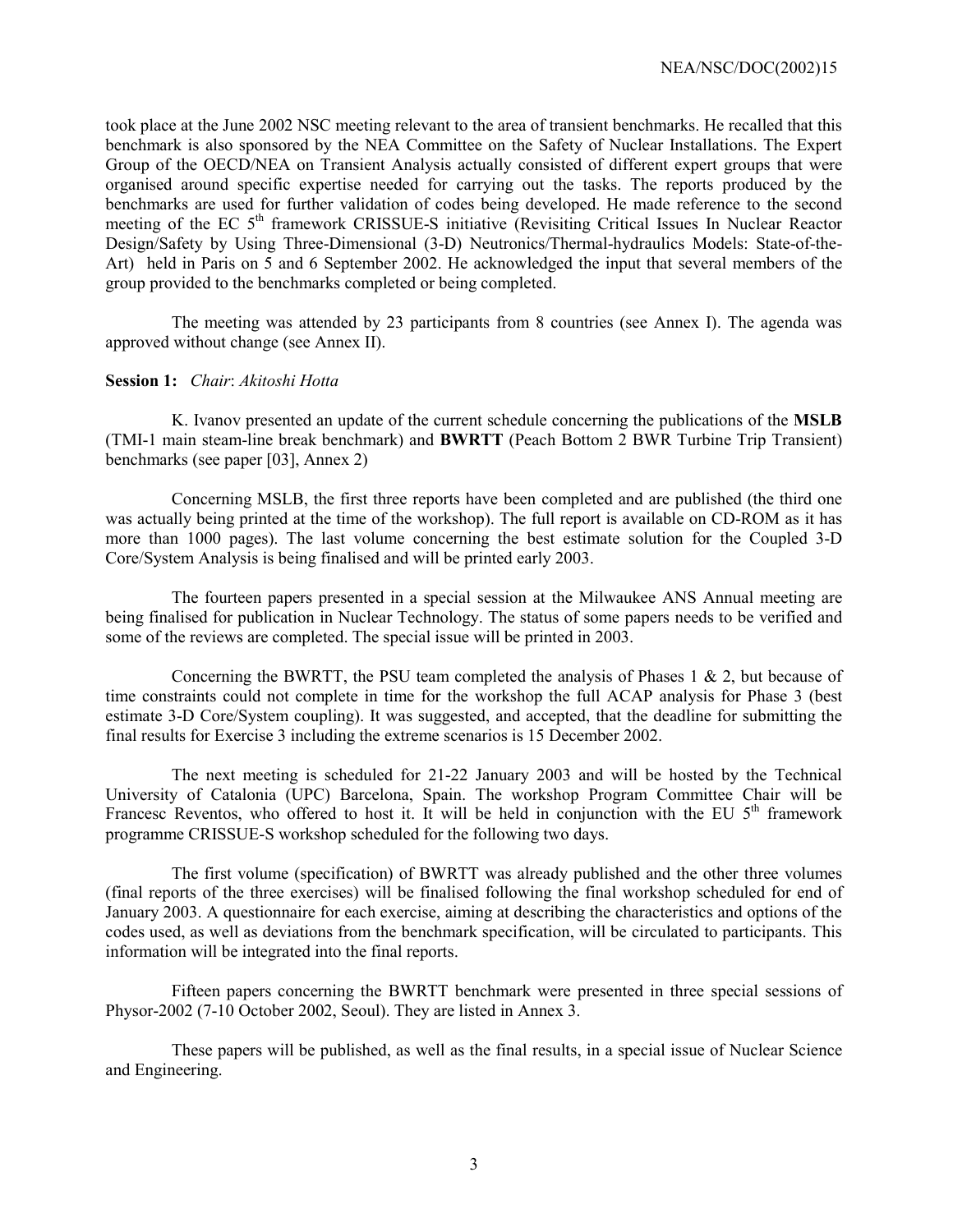E. Royer then presented the project concerning the **V1000CT** (VVER-1000 Coolant Transient) benchmark (see also summary of  $3^{rd}$  BWRTT Workshop NEA/NSC/DOC(2002)11). This benchmark is based on reference plant data from Kozloduy-6, VVER-1000 Model V320, and on measured data from Kozloduy-6, and supplementary mixing data from Kalinin-1,2. The international organiser is OECD/NEA (NSC & CSNI): sponsors are: US-DOE and CEA; co-ordinators: Penn State, INRNE and CEA. Collaborations have been established with the AER Working Group D, the KNPP (Kozloduy Nuclear Power Plant), the Moscow Engineering Physics Institute (MEPhI) and the Argonne National Laboratory ANL. Experts from 26 organisations have expressed interest in participating. This benchmark is divided into two parts:

a) Part I: V1000CT-1: Main Coolant Pump (MCP) Switching On, led by PSU. Part one consists of three exercises. Exercise 1 - Point Kinetics Plant Simulation, Exercise 2 - Coupled 3D Kinetics/Core Thermal-Hydraulic Response Evaluation, and Exercise 3 - Best-Estimate Coupled 3D Core/Thermal-Hydraulic Plant Transient Modelling.

b) Part II: V1000CT-2: Coolant Mixing Tests and Main Steam-Line Break (MSLB), led by CEA-INRNE. Part two consists also of three exercises. The first concerns the calculation of VVER-1000 mixing experiments, namely the comparison of CFD and coarse mesh calculations with measured data, using specified vessel boundary conditions and core power distribution. The second exercise concerns VVER-1000 MSLB transients, in particular coupled 3-D neutronics/vessel T-H simulation using specified vessel thermal hydraulic boundary conditions and the comparison of different mixing models (coarse mesh, CFD, mixing matrix). Finally a best-estimate coupled simulation (plant, 3-D vessel and core) is carried out as a third exercise.

The estimated period required for completing the benchmarks and publishing the results is 4.5 years (i.e. including the starter meeting in Rossendorf in May 2002, the final workshop in June 2006 and publication of results at the end of 2006). The final version of the specification for V1000CT-1 will be published by the end of 2002. The first workshop is scheduled for 12-13 May 2003 and will be hosted by CEA in Saclay, France. This workshop will be held in conjunction with the AER (Atomic Energy Research on VVER reactors) WG D annual meeting, also hosted by CEA.

A Web page has been designed for this benchmark and a specific list-server for facilitating communication and archiving queries and answers from participants is being set up. The web page and the list server will be operational by the end of 2002.

K. Ivanov presented the comparison of the final participants' results for Exercise 1. Fifteen results have been submitted and subsequently analysed by the benchmark team (see "Comparative") Analysis of the Final Results of Exercise 1", B. Akdeniz, and K. Ivanov [05]). In the following discussion several important issues for the final report on the 1<sup>st</sup> Exercise were addressed:

- (a) It was suggested by Dr. A. Hotta and accepted by the participants that as much as possible experimental data be utilised (for example the total Jet Pump Flow) for comparisons with the participants' results;
- (b) It was suggested by E. Royer and accepted by the participants that the measurement uncertainties bands be included on the plots when comparing calculated with measured data;
- (c) For the parameters with no reliable measured data available (code-to-code comparisons), it was suggested by Dr. S. Langenbuch, and accepted by the participants, that the benchmark team would generate statistical averages of participants' results and compare them with the Exelon results. These comparisons would be presented at the final benchmark workshop and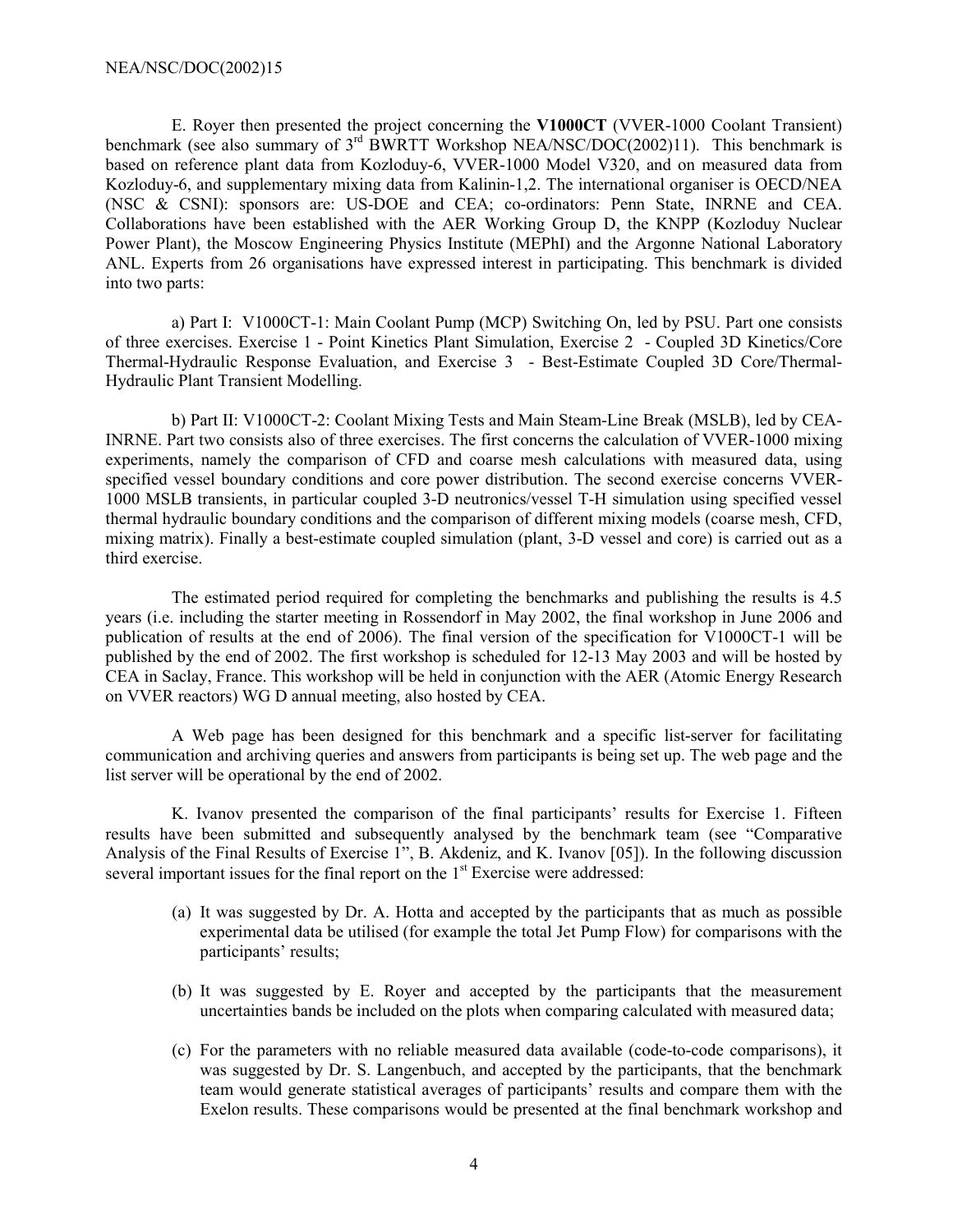participants would then decide on the choice of reference solutions for code-to-code comparisons.

K. Ivanov further presented the comparisons of the final participants' results for Exercise 2. Nineteen results have been submitted and subsequently analysed by the benchmark team (see ìComparative Analysis of the Final Results of Exercise 2î, B. Akdeniz, and K. Ivanov [06]). As a result of the discussion, the following decisions were made with regard to the final report of Exercise 2:

- (a) The participants' results would be compared for two snapshots  $-$  at the time of maximum power before scram and at the end of transient (EOT), i.e. at 5 seconds;
- (b) For the second Exercise only code-to-code comparisons would be performed;
- (c) The statistical averages of the participantsí solutions would be used as reference solutions (assuming that the outliers – results which deviate by more than two standard deviations from the average solution  $-\text{ will be removed from statistical procedures}.$

#### **Session 2:** *Chair: Atsushi Ui*

K. Ivanov presented the comparison of participants' results for Exercise  $3 -$  Best-estimate scenario. Twelve results have been so far submitted and subsequently analysed by the benchmark team (see "Comparative Analysis of the Best-Estimate Scenario's Results of Exercise 3", B. Akdeniz, and K. Ivanov [07]). As a result of the follow-up discussion the following decisions were made:

- (a) The requested Maximum Cladding Temperature is to be interpreted as Maximum Nodal Cladding Temperature;
- (b) In regard to the comparison of local parameters:
	- For the requested absolute parameters, the comparisons will be performed in two clusters - for coarse mesh models (33 channels) and for the fine-mesh models (764 channels)
	- For the relative power distributions at the time of the snapshots, two additional clusters of comparisons will be introduced distinguishing the results based on total power and those based on fission power.

K. Ivanov presented the comparison of participants' results for the extreme scenarios of Exercise 3. So far six results have been submitted and analysed by the benchmark team (see "Comparative Analysis") of the Extreme Scenario's Results of Exercise 3", B. Akdeniz, and K. Ivanov [08]). The following issues were addressed during the discussion:

- (a) Dr. S. Langenbuch pointed out the differences observed in the predicted time histories of reactivity components. Some of the deviations might be coming from the way the reactivity edits are calculated in the different codes;
- (b) Dr. A. Hotta explained that for the extreme scenarios the Safety Relief Valves (SRVs) modelling is very important. The time of the valves opening affects the results obtained. Participants have to follow the instructions provided in the benchmark team guidelines for the SRVs modelling and provided by the benchmark team.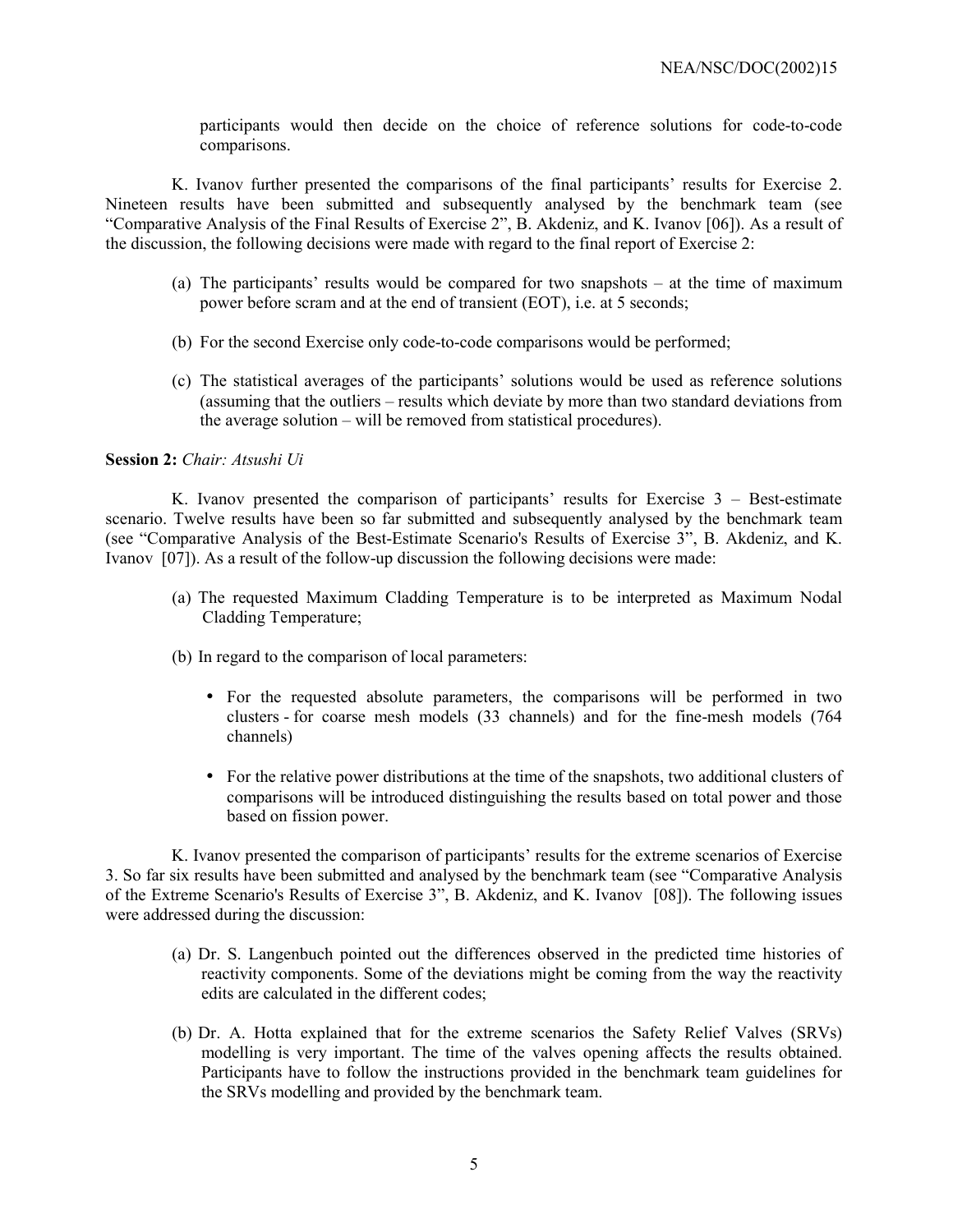(c) Dr. K. Velkov requested the exact location of the SRVs. He proposed an additional extreme scenario – Scenario  $# 4$  – in which no scram, no bypass and no activation of the SRVs will be modelled. This scenario will provide better comparison of physical models of the participants' codes. It was decided by the participants to add Scenario 4 to the Benchmark and the results for Scenario 4 have to be submitted also by 15 December 2002.

Presentations were made by participants on their results and specific sensitivity studies. These presentations gave much insight into the modelling features used with the different codes. Some participants discussed the importance of parameter choice in obtaining best estimate and converged solutions. These presentations are made available to the BWR TT benchmark participants on CD-ROM and are the following:

- ATHLET\_QUABOX/CUBBOX Results for the BWR TT Benchmark Exercise 3 and Extreme Cases S. Langenbuch, K.-D. Schmidt, and K. Velkov. [09]
- "OECD BWR TT Benchmark Exercise 3: Results Obtained with POLCA-T Code": D. Panayotov [10]
- "Exercise 3 calculation of the OECD/NRC BWR TT Benchmark with DYN3D-ATHLET and comparison with Exercise 1", S. Kliem, U. Rohde, U. Grundmann [11]
- Computation of Exercise 3 with CATHARE-CRONOS-FLICA": G. Mignot, B. Rameau, E. Royer [12]
- OECD/NRC Peach Bottom Turbine Trip Test 2 Benchmark: Exercise 3 Results Using RELAP5/ PARCS Coupled Codes. J. Vedovi, A. Bousbia Salah, F. 'Auria and K. Ivanov [13]

## **Actions and Schedule for BWR-TT**

- Deadline for submitting final Phase III results: 15 December 2002 (Participants)
- Prepare final BWRTT workshop for 21-22 January 2003) (PSU, OECD/NEA)
- Invite the participants in the PHYSOR BWR TT Benchmark Special Sessions to submit final revised papers to NSE: 31 December 2002 (PSU, OECD/NEA, NSE Editors)
- Prepare three reports on the final results for Exercises 1,2 and  $3 by$  the end of 2003 (PSU)

## **Actions and Schedule for V1000-CT**

- Publish specification for Part  $1 by$  end of 2002 (OECD/NEA)
- Activate V1000CT Web page and List-server (OECD/NEA)
- Prepare  $1<sup>st</sup>$  Workshop for 12-13 May 2003 (CEA, PSU)
- Contact FZR for presentation of experimental data that could be made available for transient analysis.
- Prepare and publish the specification for Part  $2 by$  the end of 2003 (CEA, INRNE and OECD/NEA)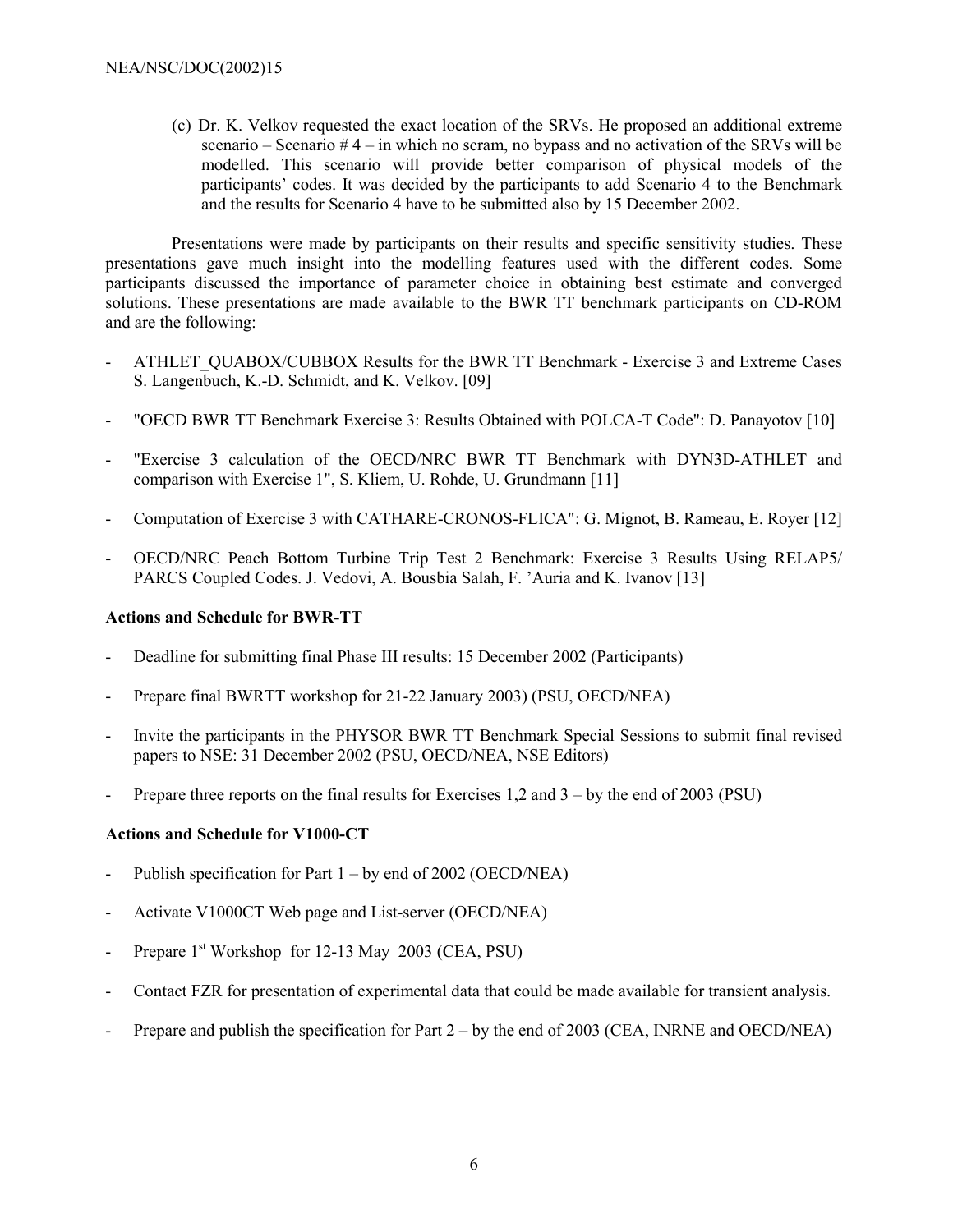#### **Proposal for an International Benchmark based on NUPEC BWR Full Size Bundle Tests**

During the workshop, the need to refine models for best estimate calculations based on good quality experimental data was discussed. The needs arising in this respect are not limited to currently available macroscopic approaches but are now extending to next-generation approaches that focus on more microscopic processes. It is suggested that this international benchmark be based on data made available from the NUPEC database. This high quality data would encourage advancement in the insufficiently developed field of the two-phase flow theory. Considering that the present theoretical approach is relatively immature, the benchmark specification needs to be designed so that it would systematically assess and compare the participants' numerical models on the prediction of detailed void distributions and critical powers. Furthermore, the following points need to be borne in mind in establishing the benchmark specification:

- 1) As for the numerical model of void distributions, there has been no sound theoretical approach that could be applicable for a wide range of geometrical and operating conditions.
- 2) In the past decade, the experimental and computational technologies have been improved tremendously in studying the two-phase flow structure. In the next decade, it can be expected that mechanistic approaches will be more widely applied for the complicated two-phase fluid phenomena inside fuel bundles.

Development of truly mechanistic models for the critical power prediction is now underway. These models need to include the elementary processes such as the void distributions, the droplet deposit, the liquid film entrainment, etc.

Therefore, a benchmark problem was proposed including both macroscopic and microscopic measurement data. In this context, subchannel grade void fraction data are regarded as macroscopic data. On the other hand, digitised computer graphic images are considered as microscopic data.

A specific proposal will be submitted by the Expert Group for consideration at the OECD/NEA Nuclear Science Committee.

#### **Proceedings of the Workshop**

Participants will receive a CD-ROM with this summary containing all papers discussed at the meetings. The CD-ROM also includes all reports from previous workshops which discuss this benchmark.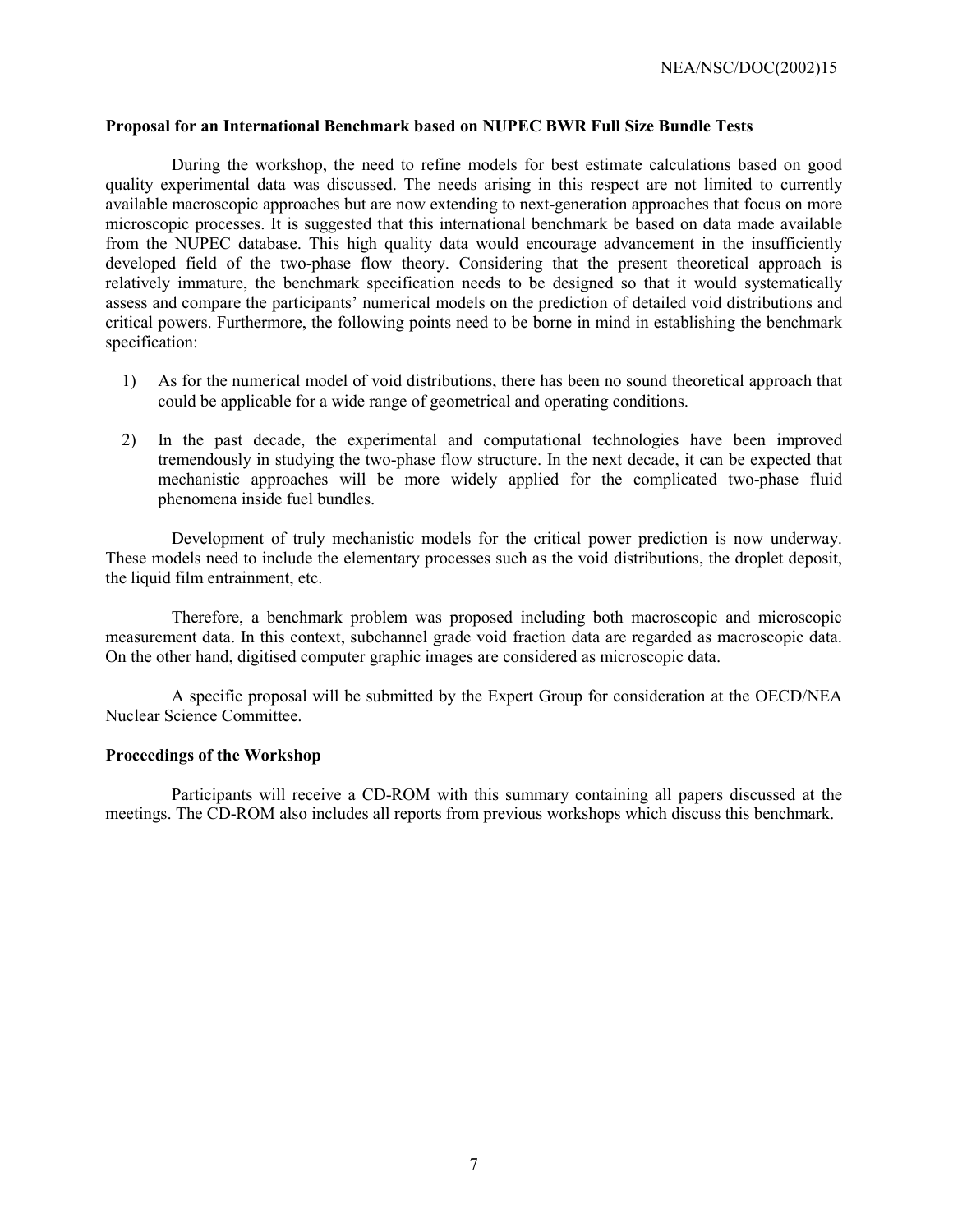## **Annex 1**

# **Fourth Workshop on the BWRTT Benchmark, Seoul, Korea, 6.X.2002**

# List of Participants

| <b>FRANCE</b>                                                                                                                                                                                                    |               |                                                                                           |
|------------------------------------------------------------------------------------------------------------------------------------------------------------------------------------------------------------------|---------------|-------------------------------------------------------------------------------------------|
| ROYER, Eric<br>Centre d'Etudes de Saclay<br>CEA/DEN/DM2S/SFME<br>91191 Gif-sur-Yvette Cedex                                                                                                                      |               | Tel: +33 1 69 08 54 69<br>Fax: +33 1 69 08 85 68<br>Eml: eric.royer@cea.fr                |
| <b>GERMANY</b><br>GRUNDMANN, Ulrich<br>Institute of Safety Research<br>Forschungszentrum Rossendorf<br>Postfach 510119<br>D-01314 DRESDEN                                                                        |               | Tel: +49 (351) 260 3037<br>Fax: $+49$ (351) 260 2383<br>Eml: U.Grundmann@fz-rossendorf.de |
| KLIEM, Soeren<br>Forschungszentrum Rossendorf<br>Institute for Safety Research<br>P.O. Box 510119<br>D-01314 DRESDEN                                                                                             |               | Tel: +49 (351) 260 2318<br>Fax: +49 (351) 260 2383<br>Eml: kliem@fz-rossendorf.de         |
| LANGENBUCH, Siegfried<br>Gesellschaft fuer Anlagen und<br>Reaktorsicherheit mbH<br>Postfach 13 28<br>Forschungsgelaende<br>D-85748 GARCHING                                                                      |               | Tel: +49 (89) 3200 4424<br>Fax: $+49$ (89) 3200 4599<br>Eml: lab@grs.de                   |
| SPIERLING, Herbert<br>Framatone-ANP GmbH<br>Postfach 3220<br>D-91050 Erlangen                                                                                                                                    | Tel:<br>Fast: | Eml: Herbert.Spierling@framatome-anp.com                                                  |
| VELKOV, Kiril<br>Gesellschaft fuer Anlagen und<br>Reaktorsicherheit<br>GRS mbH<br>Forschungsgelaende<br>D-85748 Garching                                                                                         |               | Tel: +49 (89) 3200 4428<br>Fax: $+49$ (89) 3200 49038<br>Eml: vek@grs.de                  |
|                                                                                                                                                                                                                  |               |                                                                                           |
| <b>JAPAN</b><br>HOTTA, Akitoshi<br>TEPCO Systems Corporation<br>In-Core Management Systems Dept.<br>Tokyo Bijyutsu Club Building<br>6-19-15 Shinbashi, Minato-ku<br>TOKYO 105-0004                               |               | Tel: $+81$ (3) 4586 6742<br>Fax: $+81$ (3) 4586 1190<br>Eml: hotta-akitoshi@tepsys.co.jp  |
| MIYAJI, Takamasa<br>Nuclear Fuel Industries, Ltd.<br>3135-41, Muramatsu,<br>Tokai-mura Naka-gun,<br>Ibaraki, 319-1196                                                                                            |               | Tel: +81 29 287 8236<br>Fax: $+81$ 29 287 8222<br>Eml: Miyaji@nfi.co.jp                   |
| UI, Atsushi<br>Nuclear Fuel Industries, Ltd.<br>3135-41, Muramatsu,<br>Tokai-mura Naka-gun,<br>Ibaraki, 319-1196                                                                                                 |               | Tel: +81 29 287 8236<br>Fax: +81 29 287 8222<br>Eml: uienti.co.jp                         |
| UTSUNO, Hideaki<br>Institute of Nuclear Safety (INS)<br>Nuclear Power Engineering Corporation (NU Eml: utsuno@nupec.or.jp<br>Fujita Kanko - Toranomon Bldg. 7F<br>3-17-1, Toranomon, Minato-ku<br>TOKYO 105-0001 |               | Tel: +81 3 4512 2742<br>$Fax: +81 3 4512 2799$                                            |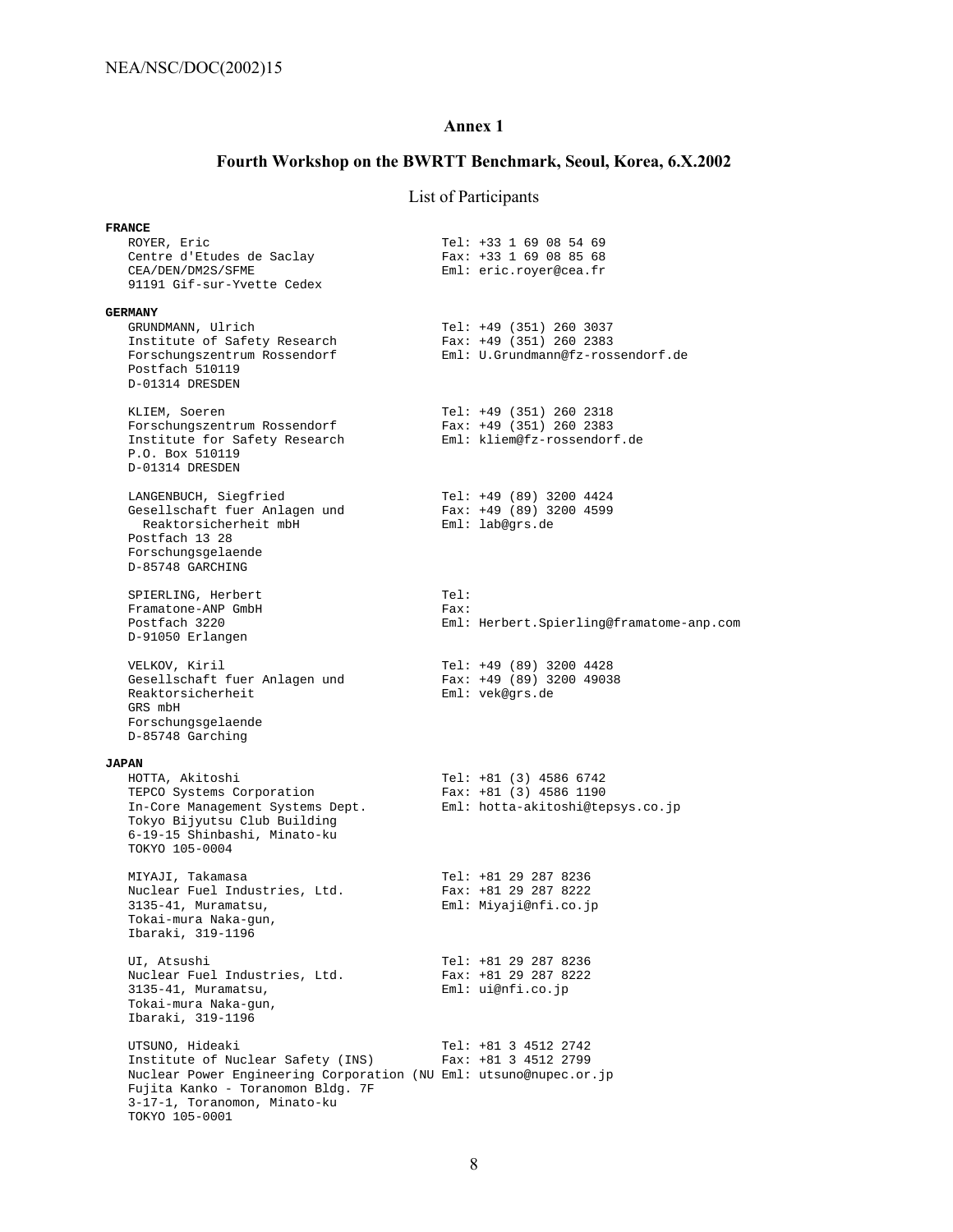**KOREA (REPUBLIC OF)** Tel: +82 42 868 0151 Korea Institute of Nuclear Safety<br>
19 Kusong-Dong, Yusong-Ku<br>
19 Kusong-Dong, Yusong-Ku<br>
Eml: s025jcs@kins.re.kr 19 Kusong-Dong, Yusong-Ku Taejon, 305-338 JEONG, Hun-Young<br>Korea Institute of Nuclear Safety Fax: Korea Institute of Nuclear Safety Fax:<br>19 Kusong-Dong, Yusong-Ku Fari: k265jhy@kins.re.kr 19 Kusong-Dong, Yusong-Ku Taejon, 305-338 **SPAIN** ARAGONES BELTRAN, Jose M. Tel: +34 91 336 3108<br>
Dept. de Ingenieria Nuclear Fax: +34 91 336 3002 Dept. de Ingenieria Nuclear ETSI-Industriales Eml: arago@din.upm.es Univ. Politecnica de Madrid Jose Gutierrez Abascal 2 E-28006 MADRID **SWEDEN** PANAYOTOV, Dobromir Tel: +46 21 347743 Westinghouse Tax: +46 21 348 299<br>SE-721 63 Vasteras Tax: Fax: +46 21 348 299 Eml: dobromir.panayotov@se.westinghouse.com **UNITED KINGDOM** COPESTAKE, Alan Tel: +44 1 332 661 461 Ext. 3562 Rolls Royce plc Fax: +44 1 332 622 939<br>P.O. Box 2000 F.O. Box 2000 Eml: alan.copestake@rolls-royce.com Derby DE21 7XX **UNITED STATES OF AMERICA** AVRAMOVA, Maria Tel: +1 (814) 865 8751 Nuclear Engineering Programme Fax: +1 (814) 865 8499 The Pennsylvania State University Eml: mna109@psu.edu 230 Reber Building University Park PA 16802 DOWNAR, Thomas J.<br>School of Nuclear Engineering Fax: +1 (765) 494 9570 School of Nuclear Engineering<br>Purdue University Purdue University Eml: downar@ecn.purdue.edu 1290 Nuclear Engineering Bldg W. LAFAYETTE, IN 47907-1290 GRANDI, Gerardo M. Tel: Studsvik Scandpower Inc.<br>
477 Shoup Avenue, Suite 105 Fax: +1 (208) 522 11 87 477 Shoup Avenue, Suite 105 IDAHO-FALLS, Idaho 83402 IVANOV, Boyan Tel: +1 (814) 863 3926 Nuclear Engineering Programme Fax: +1 (814) 865 8499 The Pennsylvania State University Eml: bivanov@psu.edu 16 Reber Building University Park PA 16802-1408 IVANOV, Kostadin Tel: +1 (814) 865 0040 Associate Professor Fax: +1 (814) 865 8499 Nuclear Engineering Programme Eml: kni1@psu.edu The Pennsylvania State University 230 Reber Building University Park PA 16802 SMITH, Kord S. The South Control of the SMITH, Kord S. Studsvik Scandpower Inc. Fax: +1 (208) 522 11 87 477 Shoup Avenue, Suite 105 Eml: kord@west.soa.com IDAHO-FALLS, Idaho 83402 TODOROVA, Nadejda K. Tel: +1 (814) 863 1653 Nuclear Engineering Programme Fax: +1 (814) 865 8499 The Pennsylvania State University Eml: nadejda@psu.edu 230 Reber Building University Park PA 16802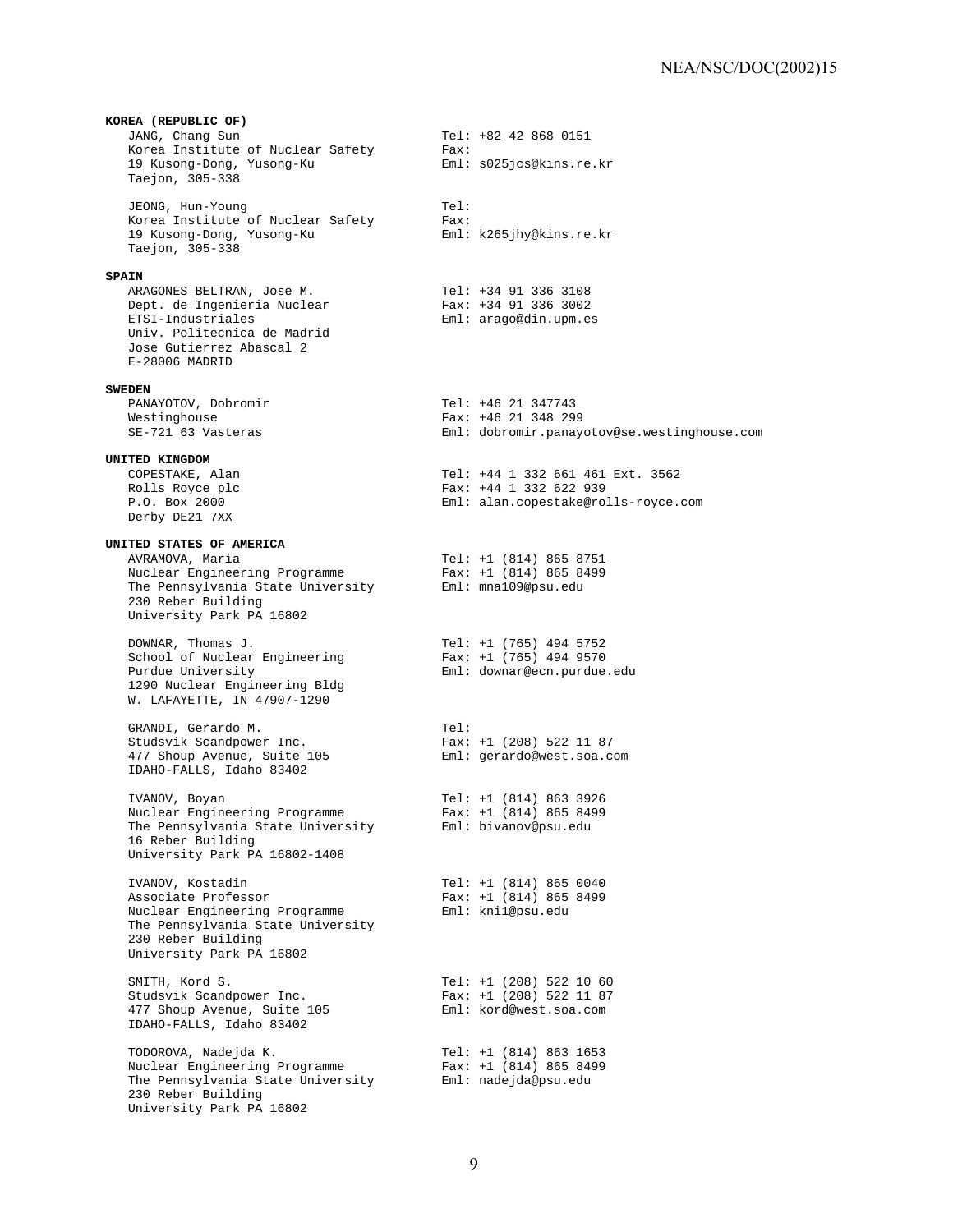## NEA/NSC/DOC(2002)15

**International Organisations** Le Seine-Saint Germain enter enter Eml: sartori@nea.fr 12 boulevard des Iles F-92130 ISSY-LES-MOULINEAUX

SARTORI, Enrico Tel: +33 1 45 24 10 72 / 78 OECD/NEA Data Bank Fax: +33 1 45 24 11 10 / 28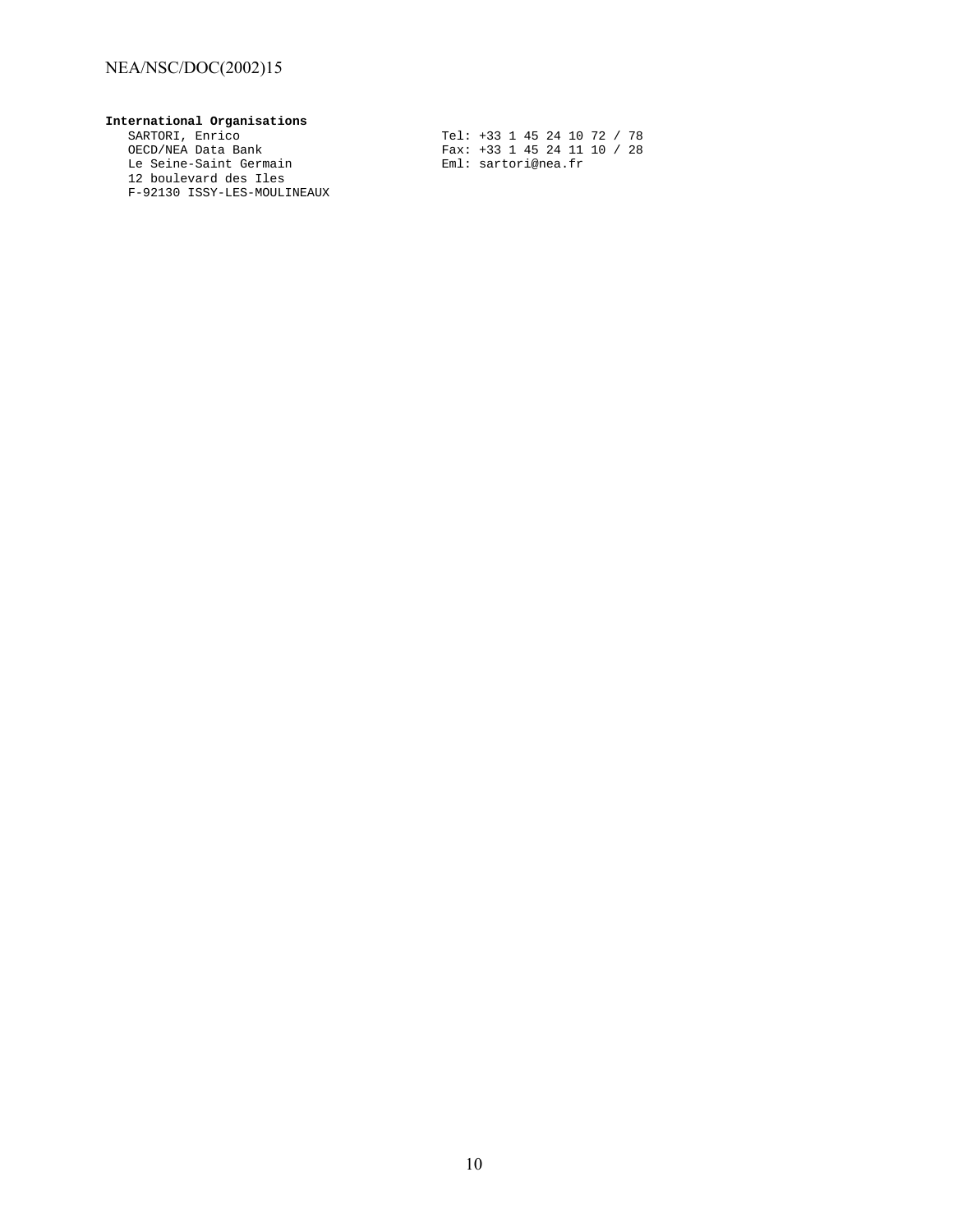## **Annex 2**

# **Workshop Programme**

( [nn] indicates the paper number as identified on CD-ROM)

List of Participants [01] Agenda: [02]

**Session 1** Chair: Akitoshi Hotta

| $1:00 - 1:15$ p.m.          | Opening remarks on behalf of NSC/NEA<br>José-Maria Aragones                                                                                  |  |
|-----------------------------|----------------------------------------------------------------------------------------------------------------------------------------------|--|
| $1:15 - 1:25$ p.m.          | Update on the PWR MSLB Publications and BWR TT Schedule and<br>Publications: K. Ivanov and E. Sartori [03]                                   |  |
| $1:25-1:40$ p.m.            | Preparation of VVER-1000 CT Benchmarks :<br>K.Ivanov, B. Ivanov, N. Kolev, D. Caruge, and E. Royer [04]                                      |  |
| $1:40 - 2:15$ p.m.          | Comparative Analysis of the Final Results of Exercise 1<br>B. Akdeniz, and K. Ivanov [05]                                                    |  |
| $2:15 - 2:30$ p.m.          | Discussions of the Report on the Results of Exercise 1                                                                                       |  |
| $2:30 - 3:05$ p.m.          | Comparative Analysis of the Final Results of Exercise 2<br>B. Akdeniz, and K. Ivanov [06]                                                    |  |
| $3:05 - 3:20$ p.m.          | Discussions of the Report on the Results of Exercise 2                                                                                       |  |
| $3:20 - 3:35$ p.m.          | <b>Break</b>                                                                                                                                 |  |
| Session 2 Chair: Atsushi Ui |                                                                                                                                              |  |
| $3:35 - 4:10$ p.m.          | Comparative Analysis of the Best-Estimate Scenario's Results of Exercise 3<br>B. Akdeniz, and K. Ivanov [07]                                 |  |
| $4:10 - 4:30$ p.m.          | Comparative Analysis of the Extreme Scenario's Results of Exercise 3<br>B. Akdeniz, and K. Ivanov [08]                                       |  |
| $4:30 - 4:45$ p.m.          | Discussions of the Report on the Results of Exercise 3                                                                                       |  |
| $4:45 - 6:00$ p.m.          | Participant's Presentations of Their Results and Sensitivity Studies:                                                                        |  |
|                             | ATHLET QUABOX/CUBBOX Results for the BWR TT Benchmark -<br>Exercise 3 and Extreme Cases<br>S. Langenbuch, K.-D. Schmidt, and K. Velkov. [09] |  |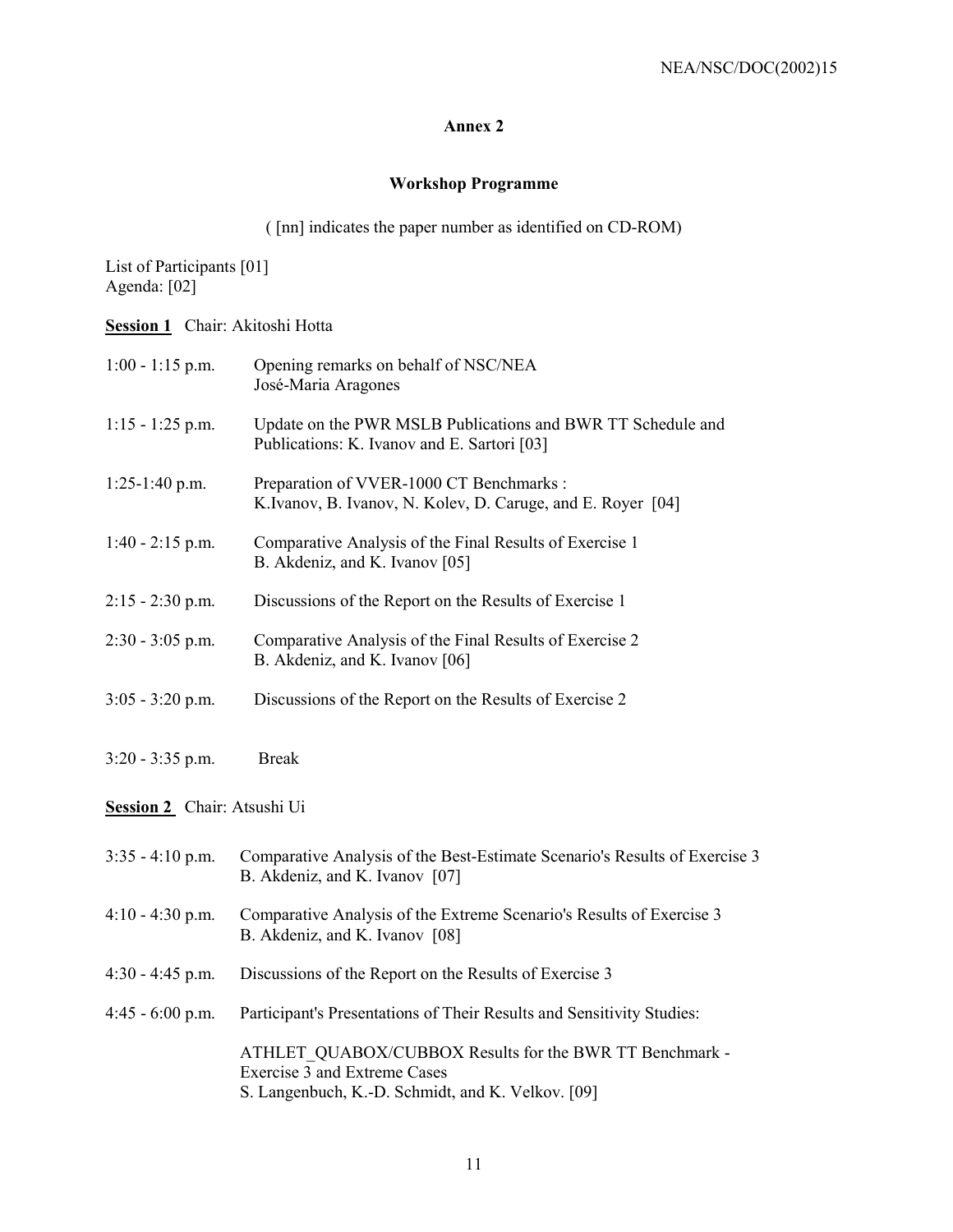"OECD BWR TT Benchmark Exercise 3: Results Obtained with POLCA-T ode" : D. Panayotov [10]

"Exercise 3 calculation of the OECD/NRC BWR TT Benchmark with DYN3D-ATHLET and comparison with Exercise 1" S. Kliem, U. Rohde, U. Grundmann [11]

Computation of Exercise 3 with CATHARE-CRONOS-FLICA" : G. Mignot, B. Rameau, E. Royer [12]

OECD/NRC Peach Bottom Turbine Trip Test 2 Benchmark: Exercise 3 Results Using RELAP5/PARCS Coupled Codes J. Vedovi, A. Bousbia Salah, F. 'Auria and K. Ivanov [13]

Summary of the Workshop [14]